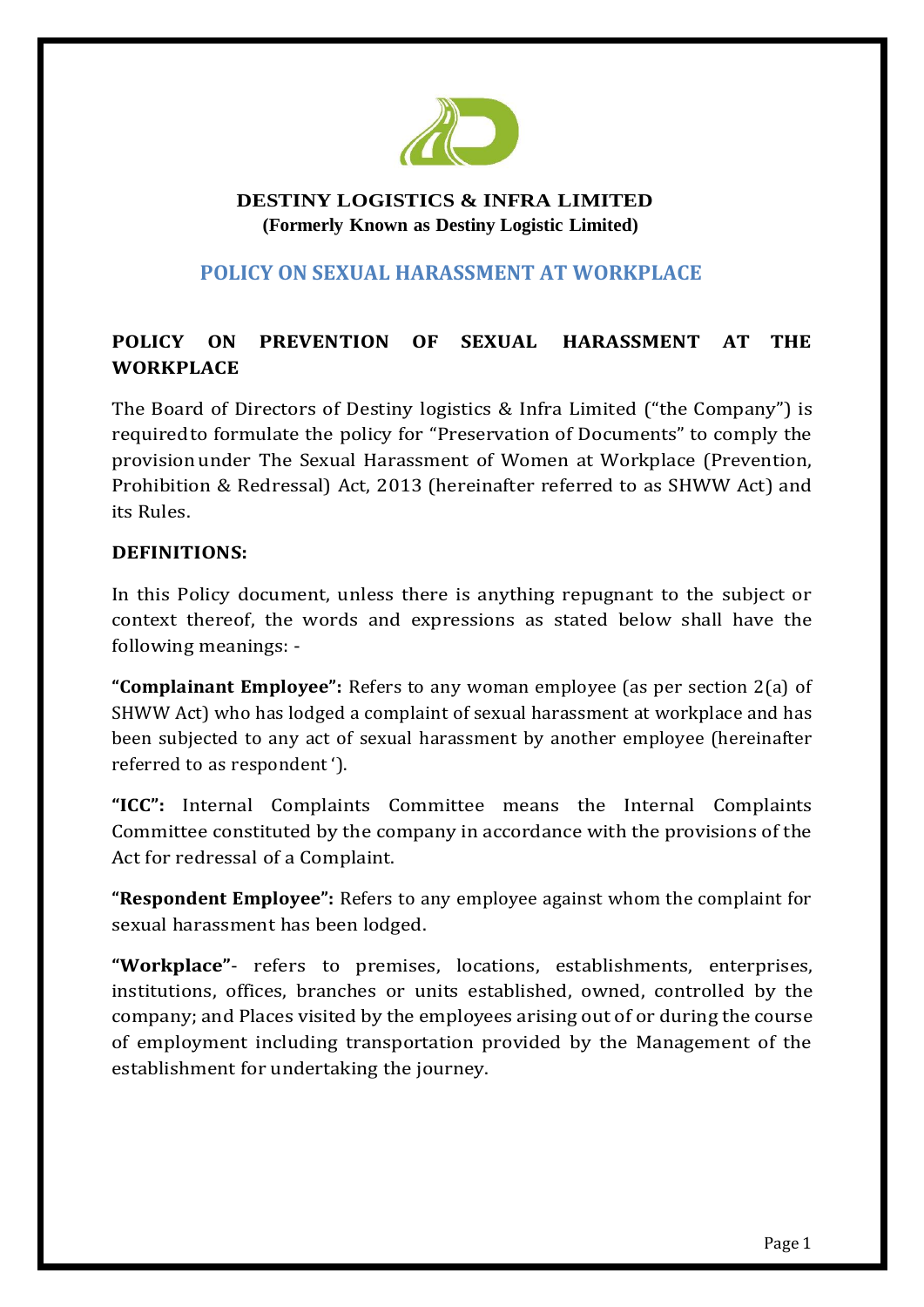**"Policy" or "This Policy"** means policy on prevention of sexual harassment at the workplace.

**"Company"** means Destiny Logistics & Infra Limited.

**SCOPE:** This policy extends to all employees of the Company and is deemed to be incorporated in the service conditions of all employees of the Company in India.

Sexual harassment would mean and include any of the following but not limited to,

- Unwelcome sexual advances involving verbal, non-verbal, or physical conduct, or
- Physical Contact & advances: or
- A demand or request for sexual favors; or
- Sexually colored remarks, including but not limited to vulgar / indecent jokes, letters, phone calls, text messages, e-mails, gestures etc.
- Showing pornography; or
- Any other unwelcome physical, verbal or non-verbal conduct of sexual nature; or
- Physical contact and advances such as touching, stalking, sounds which have explicit and for implicit sexual connotation/overtones, molestation
- Display of pictures, signs etc. with sexual nature/ connotation/ overtones in the work area and work related areas
- Verbal or non-verbal communication which offends the individual's sensibilities and affect her/his performance and has sexual connotation/overtone/ nature.

The following circumstances, among other circumstances, if it occurs or is present in relation to or connected with any act or behavior of sexual harassment may amount to sexual harassment:

- Implied or explicit promise of preferential treatment in her employment; or
- Implied or explicit threat of detrimental treatment in her employment; or
- Implied or explicit threat about her present or future employment status; or
- Interference with her work or creating an intimidating or offensive or hostile work environment for her; or
- Humiliating treatment likely to affect her health or safety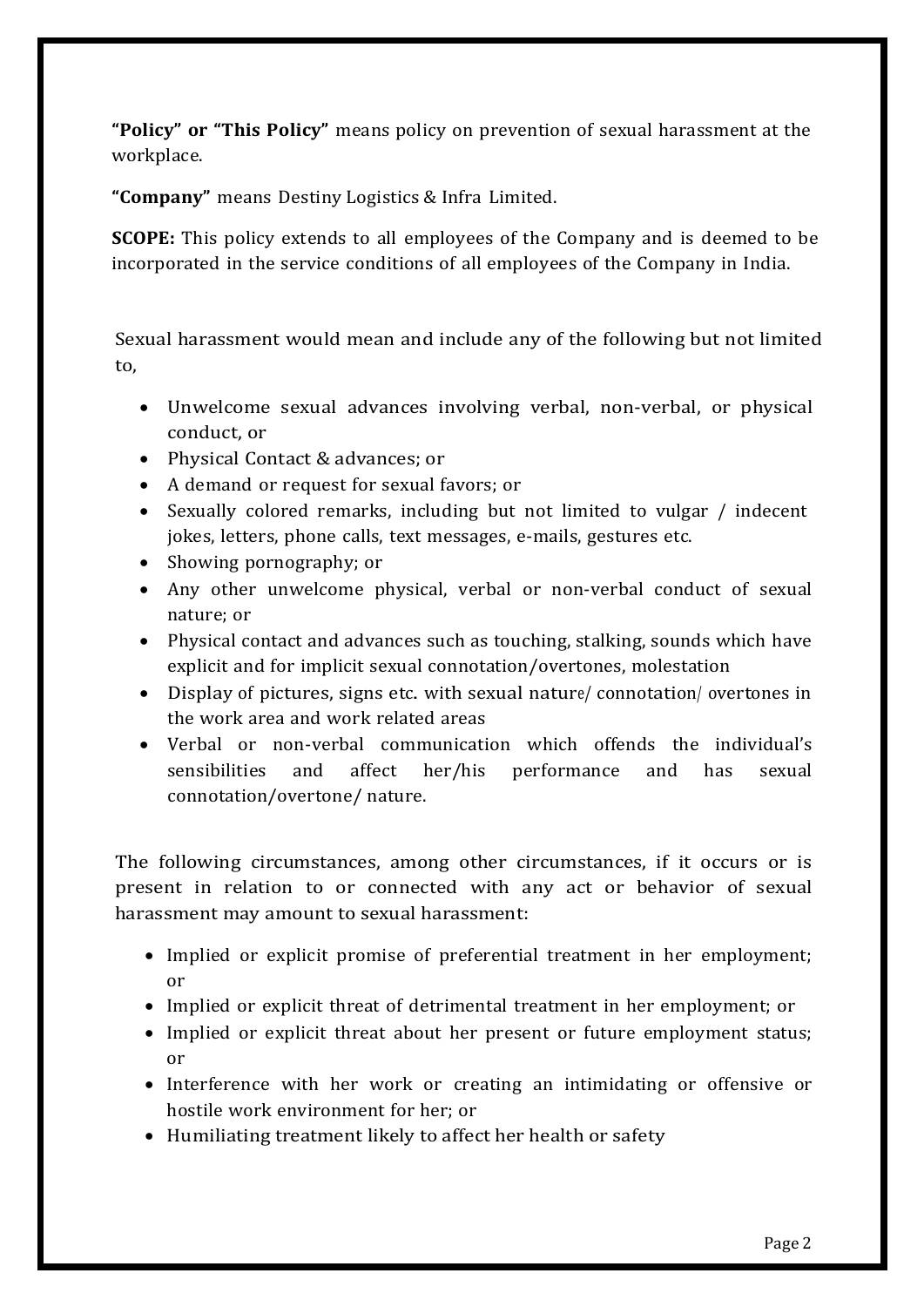#### **I. POLICY STATEMENT**

- a. All employees will maintain high standards of dignity, respect and positive regard for one another in all their dealings.
- b. All employees will understand and appreciate the rights of the individual to be treated with dignity.
- c. Employees will refrain from committing any acts of sexual harassment at work place.
- d. Allegations of sexual harassment will be dealt seriously, expeditiously, sensitively and with confidentiality.
- e. Employees will be protected against victimization, retaliation for filing or reporting a complaint on sexual harassment and will also be protected from false accusations.

## **II. INTERNAL COMPLAINT COMMITTEE:**

The Internal Complaint Committee shall comprise of as many members as the Board of Directors may nominate from time to time, provided that at least one-half of the total number of Members shall be women.

The present Members of the ICC shall comprise of the following:

- (i) One Presiding Officer who shall be a senior level employee of the Company;
- (ii) Two employee members preferably committed to the cause ofwomen or who have experience in social work or have legal knowledge;
- (iii) One member from amongst Non-Government Organization or Association committed to the cause of women or a person familiar with the issues relating to sexual harassment.

The ICC shall have the power to sub-delegate their authority to a subcommittee of ICC for monitoring the local issues at Manufacturing Units/ Functional Departments of the Company. The Board of Directors may reconstitute the ICC as may be required from time to time, within the stipulated requirements under the Act.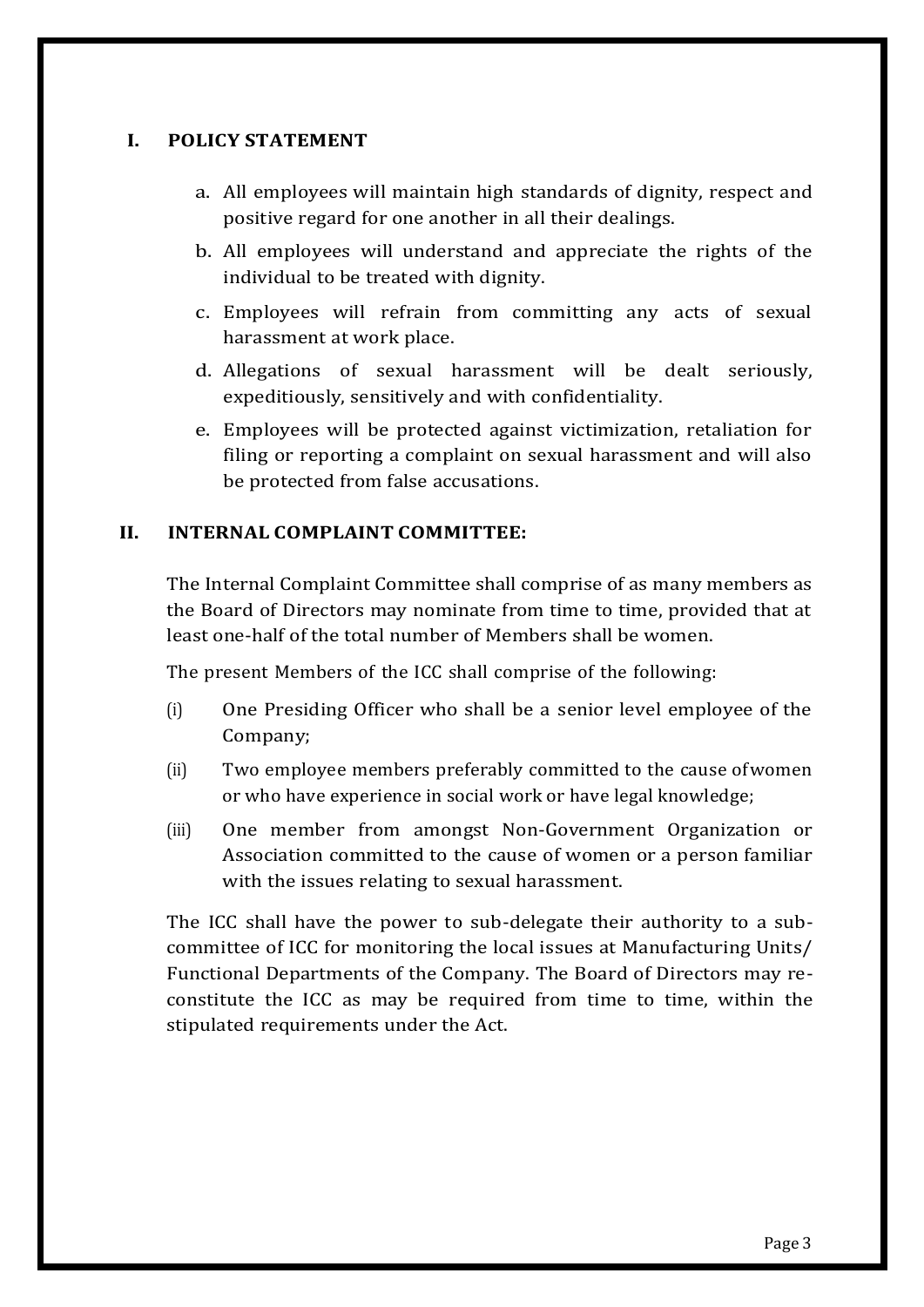## **III. PROCEDURE FOR DEALING WITH COMPLAINTS OF SEXUAL HARASSMENT**

- a. If the person believes that she has been subjected to sexual harassment, then the complaint/ grievance should be promptly reported to the Internal Complaints Committee (ICC) through the respective HR Manager or the Unit/Location/Department Head.
- b. Ideally, the complaint should be lodged immediately or within a reasonable period 3 months from the date of incident/last incident.
- c. All complaints / grievances of sexual harassment will be taken seriously, will be held in strict confidence and will be investigated promptly in an impartial manner. There may be a need to nominate a senior person to head the investigation.
- d. An "Internal Complaint Committee" will be set up to deal with the complaint. A female employee will head the committee and not less than half of its members will be women, further to prevent any undue influence, the committee will also consist of a third party, either an NGO or any other body familiar with the issue of sexual harassment.
- e. The complaint committee will thoroughly investigate the complaint / grievance and will take the necessary appropriate course of action;
- f. Any victimization of, or retaliation against, the complainant or any employee who gives evidence regarding sexual harassment or bullying will be subject to disciplinary action up to and including termination of employment.
- g. In case, the complaint lodged is found to be false, malicious or forgedand misleading documents have been produced, the ICC post investigations may recommend disciplinary action against the complainant.\

## **IV. DISCIPLINARY ACTION**

In case any such conduct amounts to a specific offence under the Indian Penal Code or under any other law, the company shall initiate appropriate action in accordance with the law by lodging a complaint with the